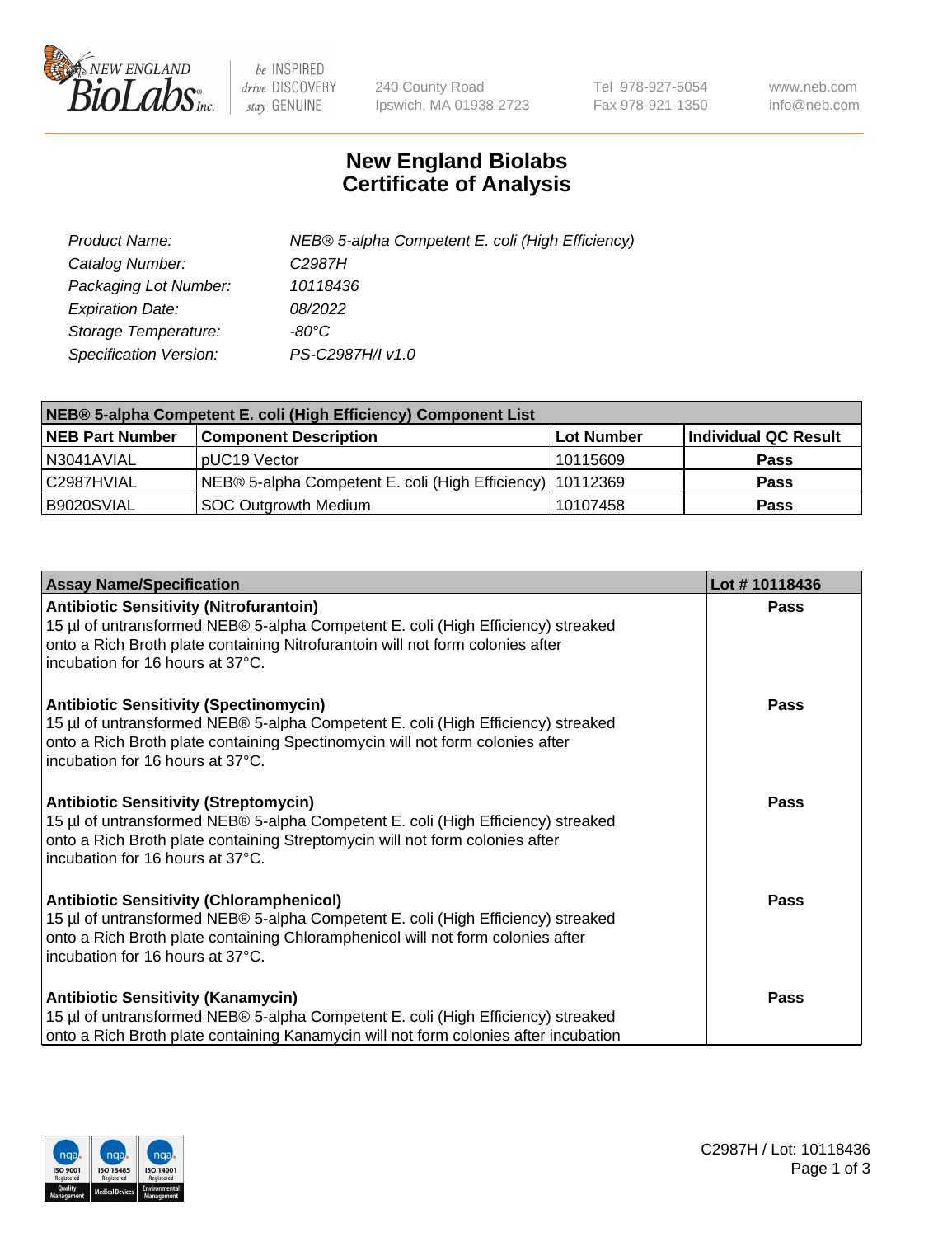

be INSPIRED drive DISCOVERY stay GENUINE

240 County Road Ipswich, MA 01938-2723 Tel 978-927-5054 Fax 978-921-1350

www.neb.com info@neb.com

| <b>Assay Name/Specification</b>                                                                                                                                                                                                                                                           | Lot #10118436 |
|-------------------------------------------------------------------------------------------------------------------------------------------------------------------------------------------------------------------------------------------------------------------------------------------|---------------|
| for 16 hours at 37°C.                                                                                                                                                                                                                                                                     |               |
| <b>Antibiotic Sensitivity (Ampicillin)</b><br>15 µl of untransformed NEB® 5-alpha Competent E. coli (High Efficiency) streaked<br>onto a Rich Broth plate containing Ampicillin will not form colonies after<br>incubation for 16 hours at 37°C.                                          | Pass          |
| <b>Antibiotic Sensitivity (Tetracycline)</b><br>15 µl of untransformed NEB® 5-alpha Competent E. coli (High Efficiency) streaked<br>onto a Rich Broth plate containing Tetracycline will not form colonies after<br>incubation for 16 hours at 37°C.                                      | Pass          |
| Phage Resistance ( $\phi$ 80)<br>15 µl of untransformed NEB® 5-alpha Competent E. coli (High Efficiency) streaked<br>onto a Rich Broth plate does not support plaque formation by phage $\phi$ 80 after<br>incubation for 16 hours at 37°C.                                               | Pass          |
| <b>Blue-White Screening (α-complementation, Competent Cells)</b><br>NEB® 5-alpha Competent E. coli (High Efficiency) were shown to be suitable for<br>blue/white screening by $\alpha$ -complementation of the $\beta$ -galactosidase gene using pUC19.                                   | Pass          |
| <b>Transformation Efficiency</b><br>50 µl of NEB® 5-alpha Competent E. coli (High Efficiency) cells were transformed<br>with 100 pg of pUC19 DNA using the transformation protocol provided. Incubation<br>overnight on LB-Ampicillin plates at 37°C resulted in >1 x 10e9 cfu/µg of DNA. | Pass          |
| <b>Antibiotic Sensitivity (Chloramphenicol)</b><br>15 µl of untransformed NEB® 5-alpha Competent E. coli (High Efficiency) streaked<br>onto a Rich Broth plate containing Chloramphenicol will not form colonies after<br>incubation for 16 hours at 37°C.                                | <b>Pass</b>   |

This product has been tested and shown to be in compliance with all specifications.

One or more products referenced in this document may be covered by a 3rd-party trademark. Please visit <www.neb.com/trademarks>for additional information.